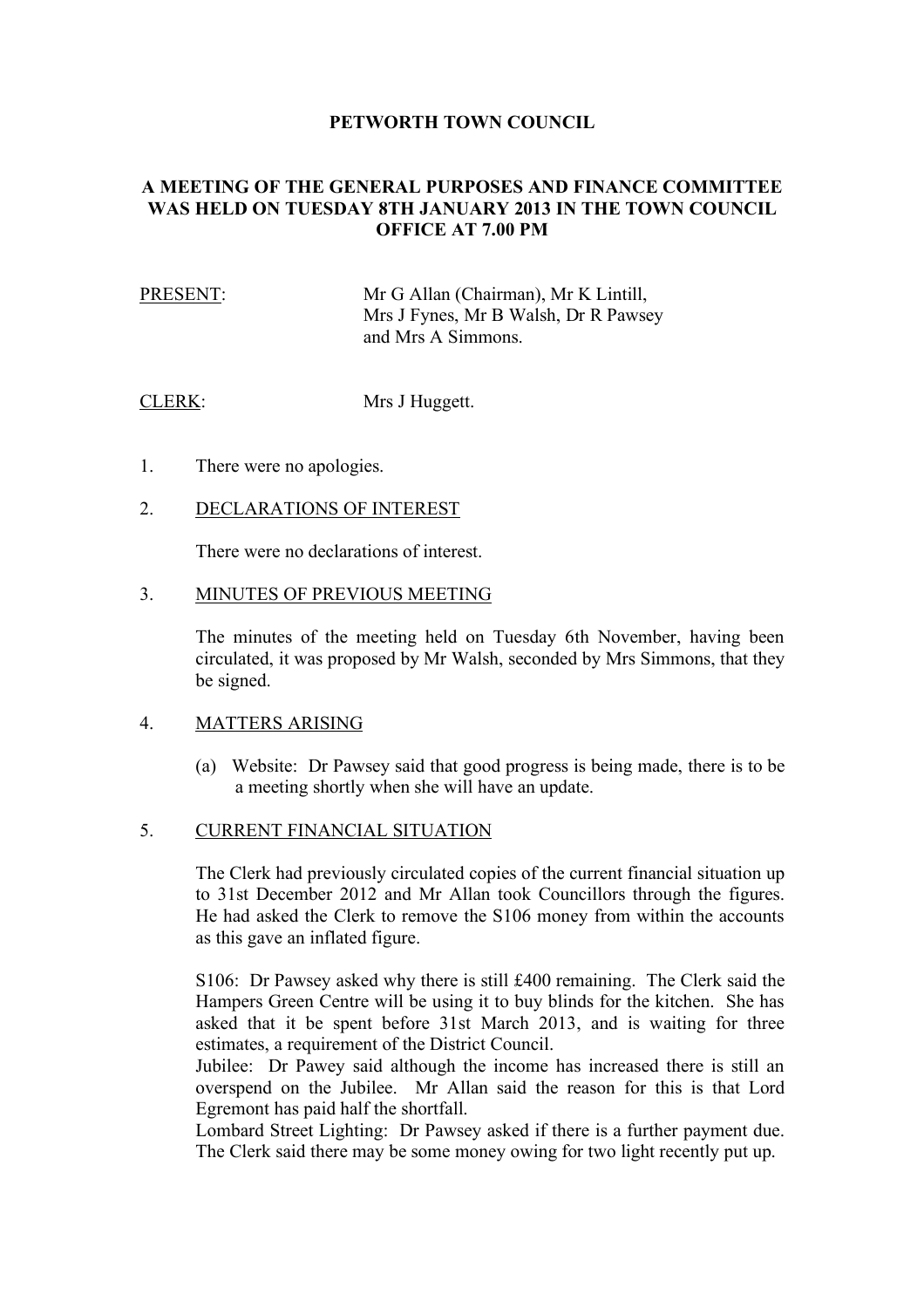Lorry Route Signs: Dr Pawsey asked if there is a further payment due. The Clerk said so far she has not been invoiced for the new signs.

Christmas Lights: Mr Allan said this was under budget, though not as much as he had believed it would be. Dr Pawsey said she thought an itemised budget should be set prior to any money being spent. This was agreed.

VAT: The Clerk said she had just put in a claim for a VAT repayment of £4,164.98.

#### **Brought Forward 31.12.12**

| Current | 1,322.76  |           |
|---------|-----------|-----------|
| Deposit | 37,806.24 | 39,129.00 |

## 6. DRAFT BUDGET FOR 2013/2014

The Clerk had previously circulated copies of the updated draft budget for 2013/2014, and Mr Allan took Councillors through the changes he had made.

Precept: For the next financial year the District Council has agreed to make up the shortfall on the precept. This Council will set its precept at £51,513 and the District Council will make a grant of £5,357 to cover that shortfall. Christmas Decorations: The heading has been changed to 'Christmas Event' to show it covers the whole day, not just the decorations. Grants and Contingency: These have both been increased to £5,000.

He then went though the various headings and said that with a 'break even' budget it hoped it will not be necessary to use the 'carry forward' figure which he anticipated would be somewhat lower this year. After further discussion it was proposed by Mr Walsh, seconded by Dr Pawsey, that the budget be adopted. This was unanimously agreed. Mr Allan will take it to the full Council meeting on 17th January for ratification.

# 7. GRANTS

Mr Allan said there are no grants to consider at this meeting but he has a request from Mr Sneller for the Fete in the Park where there is a budget shortfall of £1,485. This will be discussed at the March meeting, he asked Councillors to give it some thought.

## 8. TO CONSIDER OTHER ITEMS AT THE CHAIRMAN'S DISCRETION

Stalls: Mr Allan reported that the PBA are proposing to buy stalls and he has been asked if the Town Council would like to contribute towards the cost, which is about £4,000, but no suggested figure has been given. If so, the stalls will be available to the Council rent free. A discussion followed, Mr Allan pointed out that the Council has to look at its spending very carefully, but some Councillors said this will save £300 a year, plus the problem of arranging for someone to collect and return the stalls. It was agreed, in principle, this would be worth considering, and Mr Allan will put it to full Council next week. In the meantime the Clerk will speak to Mrs Cross, say